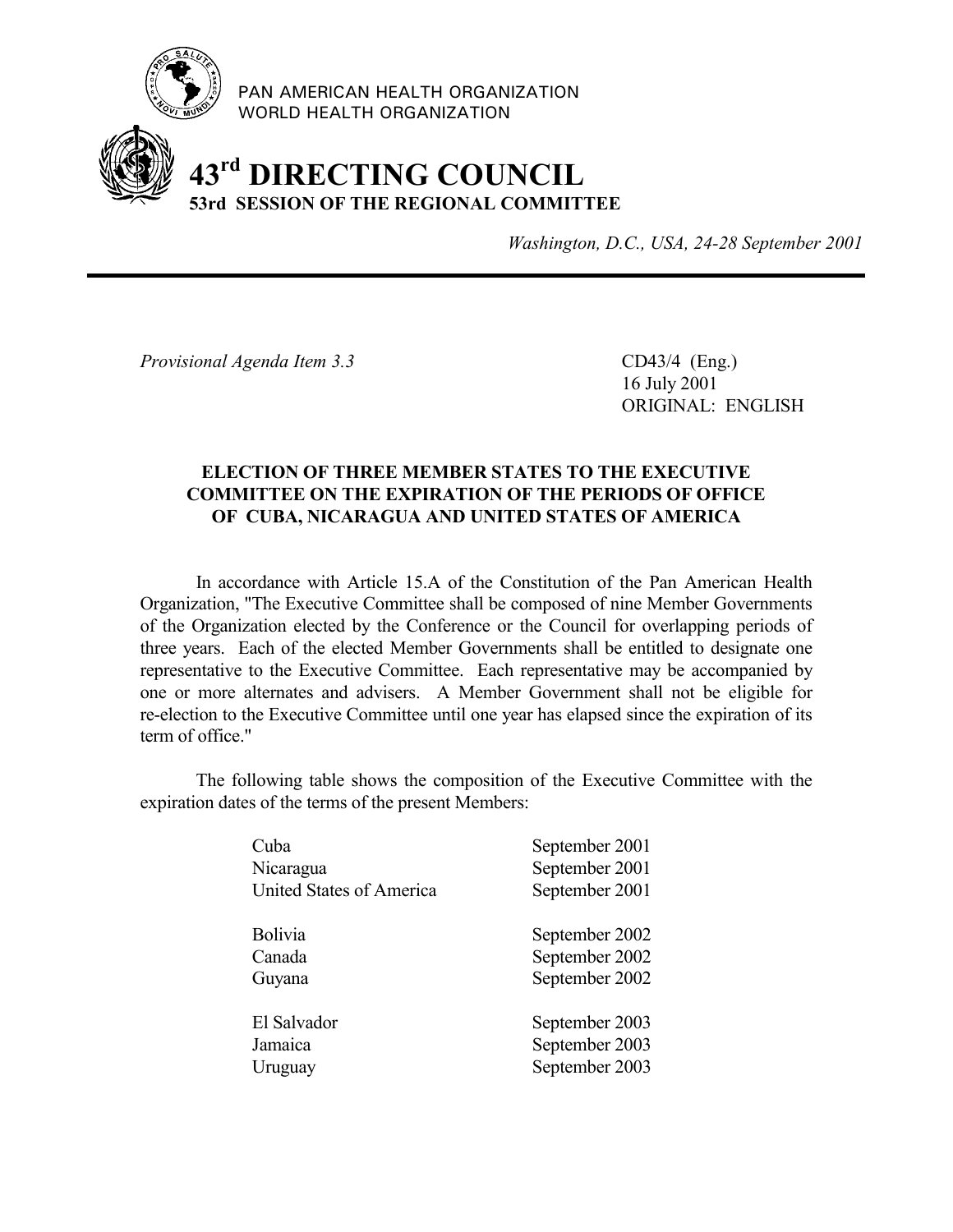CD43/4 (Eng.) Page 2

It is incumbent upon the Directing Council, in conformity with Article 9.B of the Constitution, to elect the Member States to replace Cuba, Nicaragua, and United States of America, whose periods of office on the Committee expire as of the close of this Directing Council.

For the information of the Council, the annexed chart shows the composition of the Executive Committee since 1980.

Annex